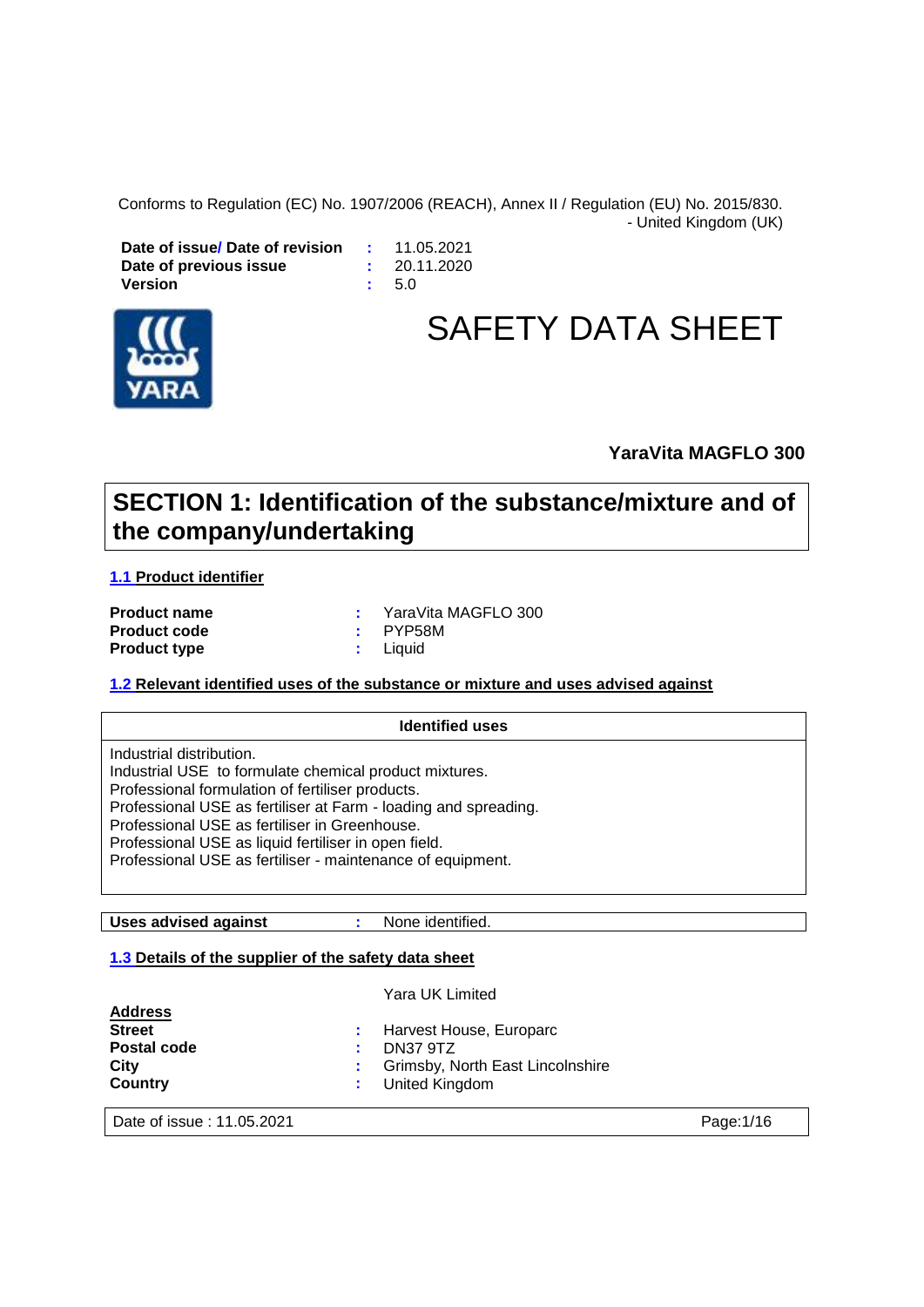| Telephone number<br>Fax no.<br>e-mail address of person<br>responsible for this SDS |    | +44 (0) 1472 889250<br>+44 (0) 1472 889251<br>yarauk.hesq@yara.com |
|-------------------------------------------------------------------------------------|----|--------------------------------------------------------------------|
| 1.4 Emergency telephone number                                                      |    |                                                                    |
| Section 1. National advisory<br>body/Poison Center                                  |    | Not available.                                                     |
| <b>Supplier</b><br><b>Emergency telephone number</b><br>(with hours of operation)   | ÷. | National Chemical Emergency Centre<br>+44 (0) 1865 407333 (24h)    |

### **SECTION 2: Hazards identification**

| 2.1 Classification of the substance or mixture. |  |  |  |
|-------------------------------------------------|--|--|--|
|                                                 |  |  |  |

**Product definition :** Mixture

#### **Classification according to Regulation (EC) No. 1272/2008 [CLP/GHS]**

**Classification :** Not classified.

The product is not classified as hazardous according to Regulation (EC) 1272/2008 as amended.

See Section 11 for more detailed information on health effects and symptoms.

#### **2.2 Label elements**

| <b>Signal word</b>                                                                                                                                                                                   | ÷. | No signal word. |
|------------------------------------------------------------------------------------------------------------------------------------------------------------------------------------------------------|----|-----------------|
| <b>Hazard statements</b>                                                                                                                                                                             | ÷. | Not applicable. |
| <b>Precautionary statements</b>                                                                                                                                                                      | ÷  | Not applicable. |
| EU Regulation (EC) No.<br><b>1907/2006 (REACH) Annex XVII</b><br>- Restrictions on the<br>manufacture, placing on the<br>market and use of certain<br>dangerous substances,<br>mixtures and articles |    | Not applicable. |
| <b>Special packaging requirements</b>                                                                                                                                                                |    |                 |
| Containers to be fitted with                                                                                                                                                                         | ÷  | Not applicable. |
| child-resistant fastenings<br><b>Tactile warning of danger</b>                                                                                                                                       |    | Not applicable. |
| 2.3 Other hazards                                                                                                                                                                                    |    |                 |

Date of issue : 11.05.2021 **Page:2/16**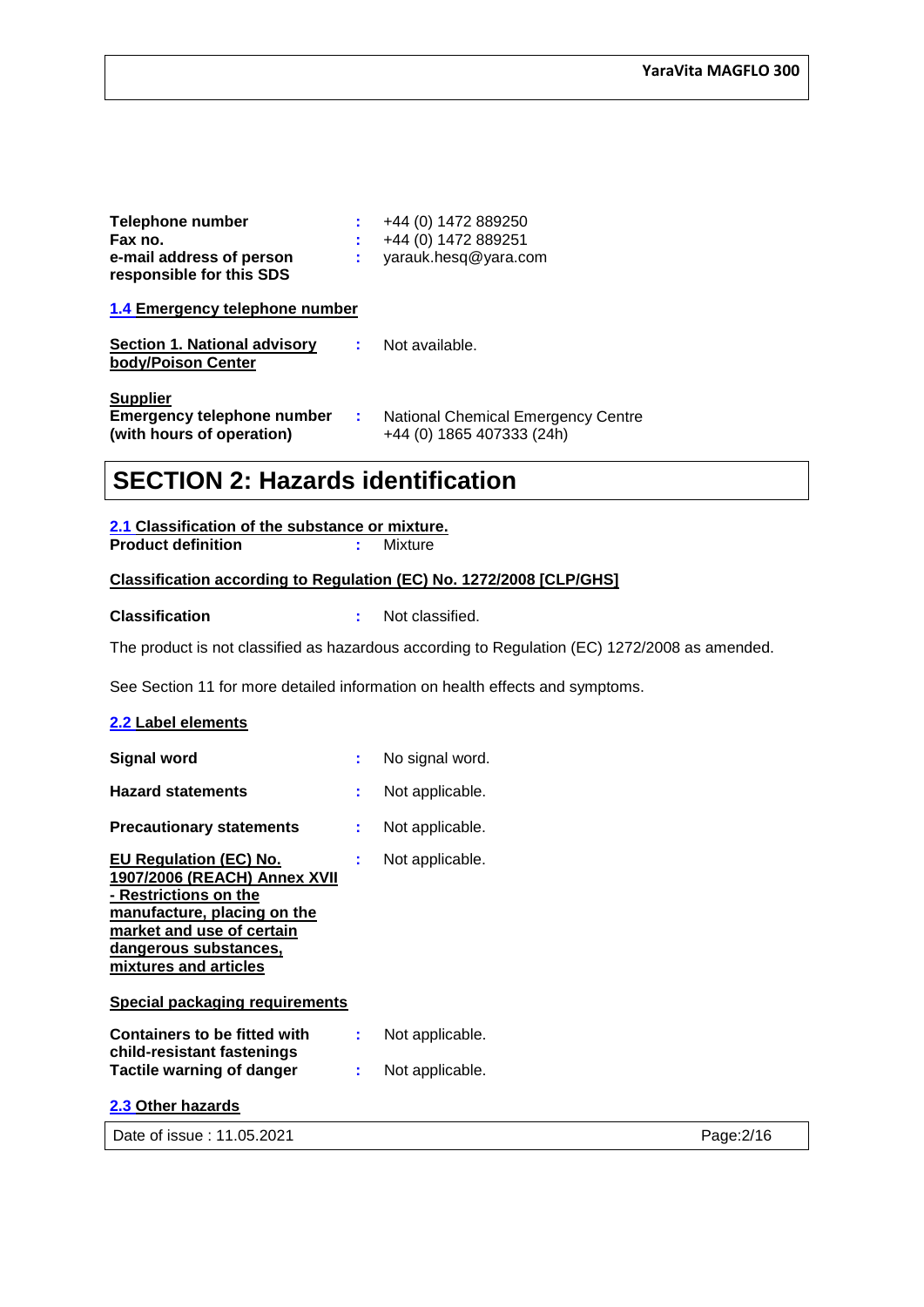**Product meets the criteria for PBT or vPvB according to Regulation (EC) No. 1907/2006, Annex XIII :** This mixture does not contain any substances that are assessed to be a PBT or a vPvB. **Other hazards which do not result in classification :** None.

**Additional information :** None.

### **SECTION 3: Composition/information on ingredients**

**3.2 Mixtures :** Mixture

There are no ingredients present which, within the current knowledge of the supplier and in the concentrations applicable, are classified as hazardous to health or the environment, are PBTs, vPvBs or Substances of equivalent concern, or have been assigned a workplace exposure limit and hence require reporting in this section.

### **SECTION 4: First aid measures**

#### **4.1 Description of first aid measures**

| Eye contact                       | ÷. | Rinse with plenty of running water. Check for and remove any<br>contact lenses. Get medical attention if irritation occurs.                                                                                             |
|-----------------------------------|----|-------------------------------------------------------------------------------------------------------------------------------------------------------------------------------------------------------------------------|
| <b>Inhalation</b>                 | ÷. | Avoid inhalation of vapor, spray or mist. If inhaled, remove to<br>fresh air. Get medical attention if you feel unwell.                                                                                                 |
| <b>Skin contact</b>               | ÷. | Wash with soap and water. Get medical attention if irritation<br>develops.                                                                                                                                              |
| Ingestion                         | ÷  | Wash out mouth with water. If material has been swallowed and<br>the exposed person is conscious, give small quantities of water<br>to drink. Get medical attention if adverse health effects persist or<br>are severe. |
| <b>Protection of first-aiders</b> | ÷. | No action shall be taken involving any personal risk or without<br>suitable training.                                                                                                                                   |

#### **4.2 Most important symptoms and effects, both acute and delayed**

| Over-exposure signs/symptoms |                     |
|------------------------------|---------------------|
| Eye contact                  | : No specific data. |

Date of issue : 11.05.2021 Page:3/16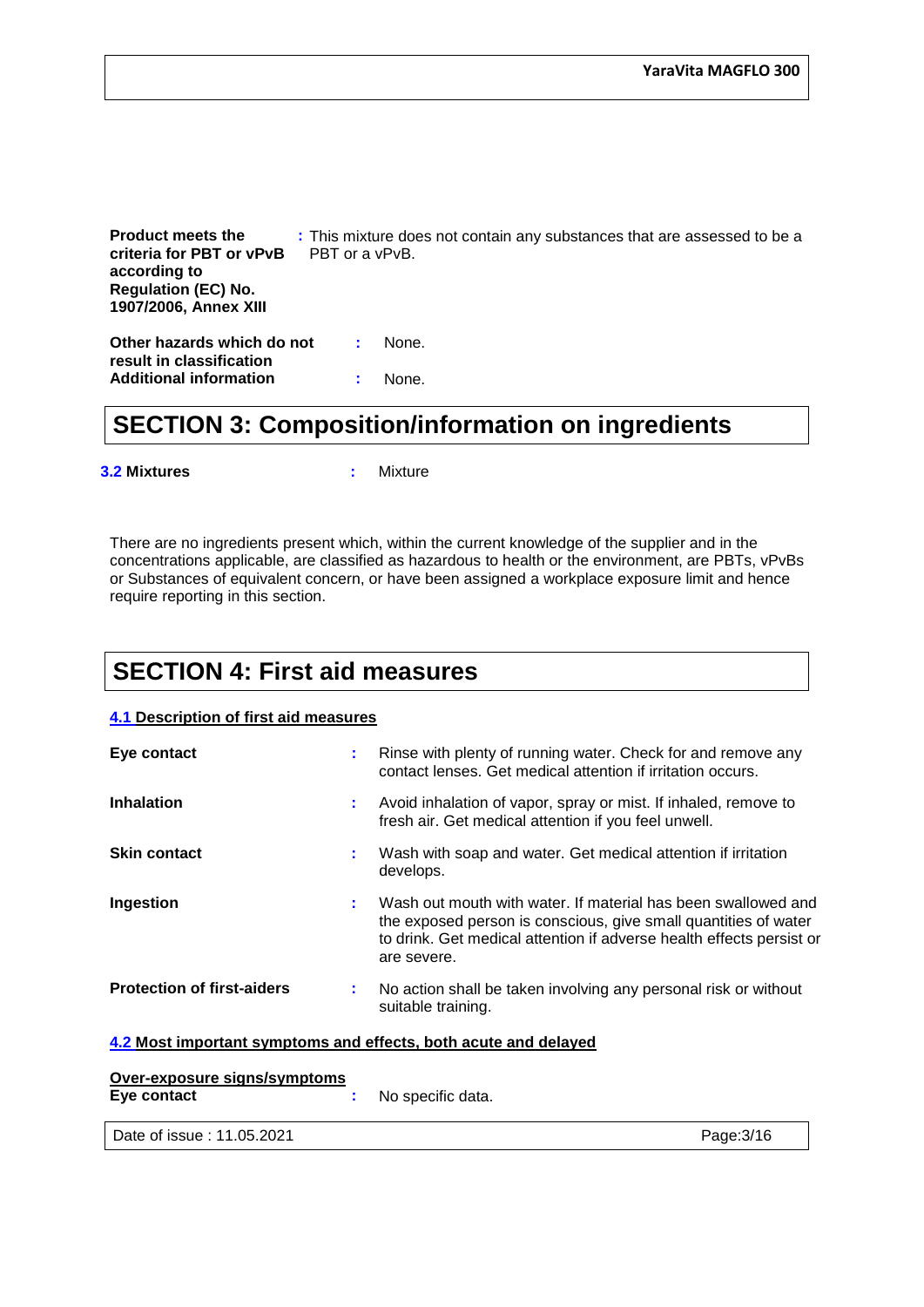| <b>Inhalation</b><br><b>Skin contact</b><br>Ingestion |   | No specific data.<br>No specific data.<br>No specific data.                                                                                                                                                                                                                                               |
|-------------------------------------------------------|---|-----------------------------------------------------------------------------------------------------------------------------------------------------------------------------------------------------------------------------------------------------------------------------------------------------------|
|                                                       |   | 4.3 Indication of any immediate medical attention and special treatment needed                                                                                                                                                                                                                            |
| <b>Notes to physician</b>                             | ÷ | Treat symptomatically. Contact poison treatment specialist<br>immediately if large quantities have been ingested or inhaled. In<br>case of inhalation of decomposition products in a fire, symptoms<br>may be delayed. The exposed person may need to be kept<br>under medical surveillance for 48 hours. |
| <b>Specific treatments</b>                            |   | No specific treatment.                                                                                                                                                                                                                                                                                    |

### **SECTION 5: Firefighting measures**

#### **5.1 Extinguishing media**

| Suitable extinguishing media                              | ÷ | Use an extinguishing agent suitable for the surrounding fire.                                                                                                                                                                                                                                                                                                          |
|-----------------------------------------------------------|---|------------------------------------------------------------------------------------------------------------------------------------------------------------------------------------------------------------------------------------------------------------------------------------------------------------------------------------------------------------------------|
| <b>Unsuitable extinguishing</b><br>media                  | ÷ | None identified.                                                                                                                                                                                                                                                                                                                                                       |
| 5.2 Special hazards arising from the substance or mixture |   |                                                                                                                                                                                                                                                                                                                                                                        |
| Hazards from the substance or<br>mixture                  | ÷ | In a fire or if heated, a pressure increase will occur and the<br>container may burst.                                                                                                                                                                                                                                                                                 |
| <b>Hazardous combustion</b><br>products                   | ÷ | Decomposition products may include the following<br>materials: nitrogen oxides, metal oxide/oxides, ammonia,<br>Avoid breathing dusts, vapors or fumes from burning<br>materials., In case of inhalation of decomposition products<br>in a fire, symptoms may be delayed.                                                                                              |
| 5.3 Advice for firefighters                               |   |                                                                                                                                                                                                                                                                                                                                                                        |
| Special protective actions for<br>fire-fighters           | ÷ | Promptly isolate the scene by removing all persons from the<br>vicinity of the incident if there is a fire. No action shall be taken<br>involving any personal risk or without suitable training.                                                                                                                                                                      |
| Special protective equipment<br>for fire-fighters         | ÷ | Fire-fighters should wear appropriate protective equipment<br>and self-contained breathing apparatus (SCBA) with a full<br>face-piece operated in positive pressure mode. Clothing for<br>fire-fighters (including helmets, protective boots and gloves)<br>conforming to European standard EN 469 will provide a basic<br>level of protection for chemical incidents. |

### **SECTION 6: Accidental release measures**

Date of issue : 11.05.2021 Page:4/16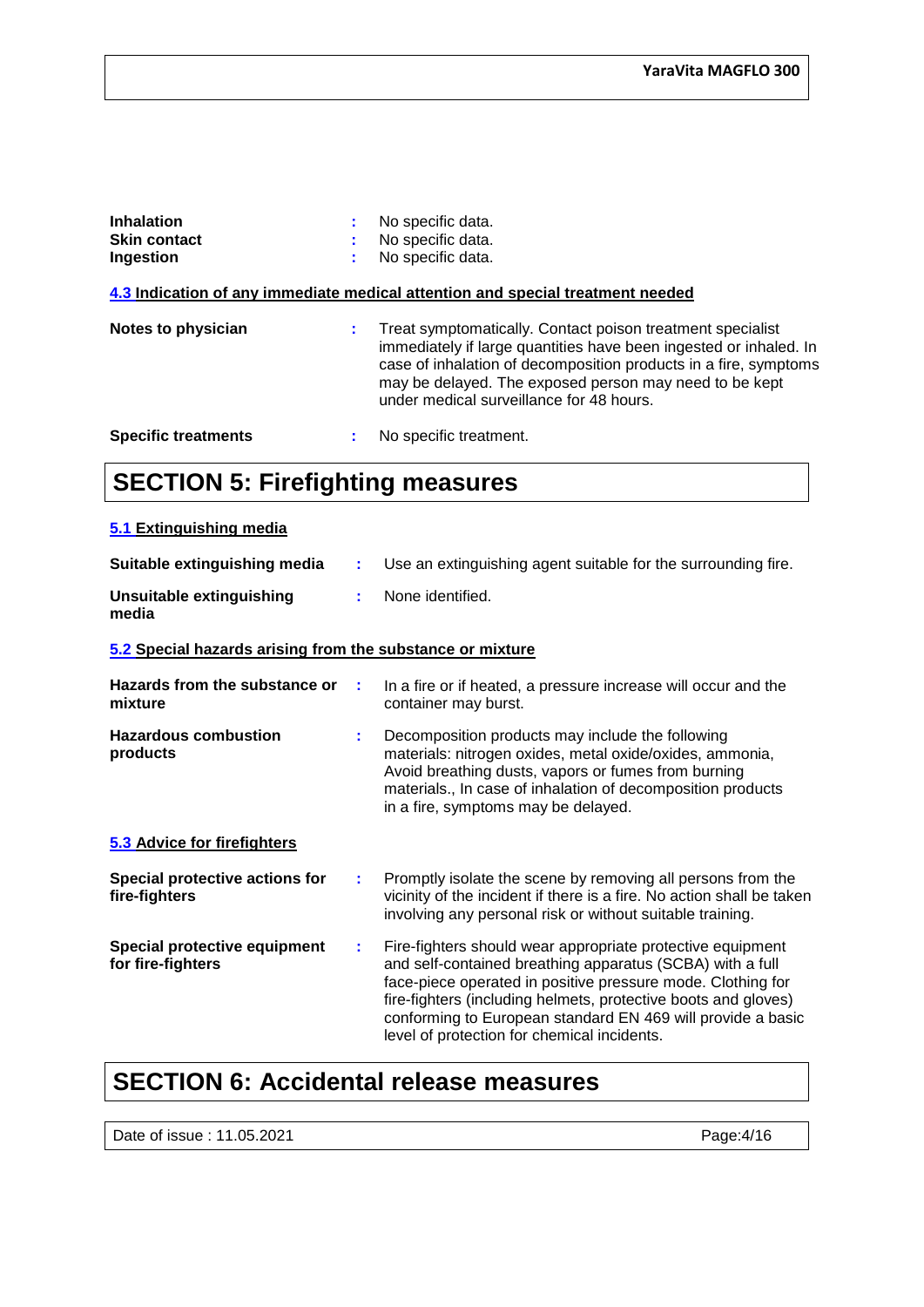#### **6.1 Personal precautions, protective equipment and emergency procedures**

| For non-emergency personnel                               | t  | No action shall be taken involving any personal risk or without<br>suitable training. Evacuate surrounding areas. Keep<br>unnecessary and unprotected personnel from entering. Do not<br>touch or walk through spilled material. Provide adequate<br>ventilation. Wear appropriate respirator when ventilation is<br>inadequate. Put on appropriate personal protective equipment<br>(see Section 8).                                                                             |  |  |
|-----------------------------------------------------------|----|-----------------------------------------------------------------------------------------------------------------------------------------------------------------------------------------------------------------------------------------------------------------------------------------------------------------------------------------------------------------------------------------------------------------------------------------------------------------------------------|--|--|
| For emergency responders                                  | ÷  | If specialized clothing is required to deal with the spillage, take<br>note of any information in Section 8 on suitable and unsuitable<br>materials. See also the information in "For non-emergency<br>personnel".                                                                                                                                                                                                                                                                |  |  |
| <b>6.2 Environmental precautions</b>                      | ÷  | Avoid dispersal of spilled material and runoff and contact with<br>soil, waterways, drains and sewers. Inform the relevant<br>authorities if the product has caused environmental pollution<br>(sewers, waterways, soil or air).                                                                                                                                                                                                                                                  |  |  |
| 6.3 Methods and materials for containment and cleaning up |    |                                                                                                                                                                                                                                                                                                                                                                                                                                                                                   |  |  |
| <b>Small spill</b>                                        | ÷  | Stop leak if without risk. Move containers from spill area.<br>Dilute with water and mop up if water-soluble. Alternatively, or<br>if water-insoluble, absorb with an inert dry material and place<br>in an appropriate waste disposal container. Dispose of via a<br>licensed waste disposal contractor.                                                                                                                                                                         |  |  |
| Large spill                                               | ÷. | Stop leak if without risk. Move containers from spill area.<br>Prevent entry into sewers, water courses, basements or<br>confined areas. Wash spillages into an effluent treatment<br>plant or proceed as follows. Contain and collect spillage with<br>non-combustible, absorbent material e.g. sand, earth,<br>vermiculite or diatomaceous earth and place in container for<br>disposal according to local regulations. Dispose of via a<br>licensed waste disposal contractor. |  |  |
| 6.4 Reference to other<br>sections                        | ÷. | See Section 1 for emergency contact information.<br>See Section 8 for information on appropriate personal<br>protective equipment.<br>See Section 13 for additional waste treatment information.                                                                                                                                                                                                                                                                                  |  |  |

### **SECTION 7: Handling and storage**

The information in this section contains generic advice and guidance. The list of Identified Uses in Section 1 should be consulted for any available use-specific information provided in the Exposure Scenario(s).

#### **7.1 Precautions for safe handling**

Page:5/16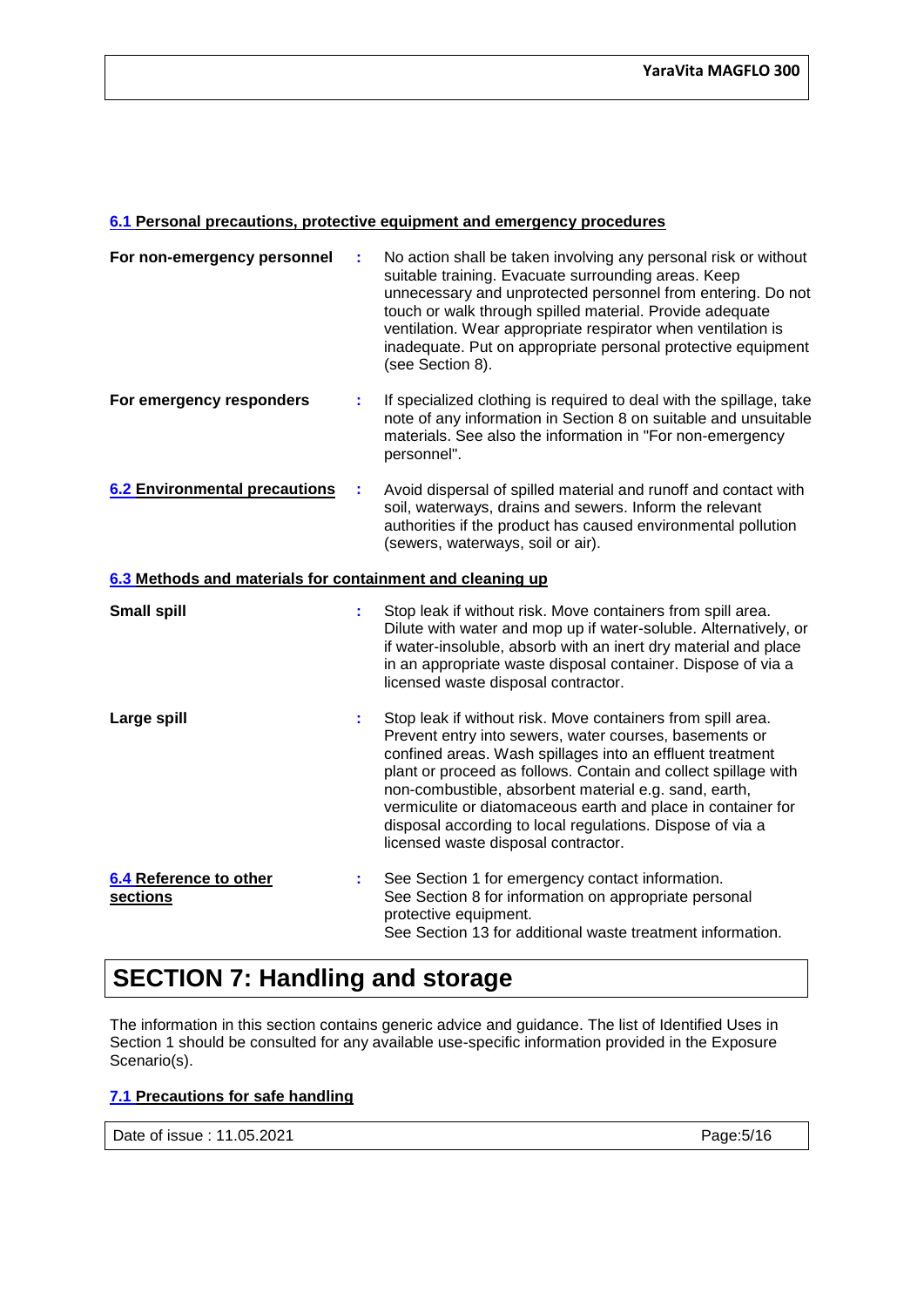Not for human or animal consumption.

| <b>Protective measures</b>                | Put on appropriate personal protective equipment (see<br>Section 8).                                                                                                                                                                                                                                                                                           |
|-------------------------------------------|----------------------------------------------------------------------------------------------------------------------------------------------------------------------------------------------------------------------------------------------------------------------------------------------------------------------------------------------------------------|
| Advice on general<br>occupational hygiene | Eating, drinking and smoking should be prohibited in areas<br>where this material is handled, stored and processed.<br>Workers should wash hands and face before eating, drinking<br>and smoking. Remove contaminated clothing and protective<br>equipment before entering eating areas. See also Section 8<br>for additional information on hygiene measures. |

#### **7.2 Conditions for safe storage, including any incompatibilities**

Store in accordance with local regulations. Store in original container protected from direct sunlight in a dry, cool and well-ventilated area, away from incompatible materials (see Section 10) and food and drink. Keep container tightly closed and sealed until ready for use. Containers that have been opened must be carefully resealed and kept upright to prevent leakage. Do not store in unlabeled containers. Use appropriate containment to avoid environmental contamination. Bund storage facilities to prevent soil and water pollution in the event of spillage.

#### **7.3 Specific end use(s)**

**Recommendations :** Not available.

### **SECTION 8: Exposure controls/personal protection**

The information in this section contains generic advice and guidance. Information is provided based on typical anticipated uses of the product. Additional measures might be required for bulk handling or other uses that could significantly increase worker exposure or environmental releases.

#### **8.1 Control parameters**

#### **Occupational exposure limits**

| Remark                                      |   | No exposure limit value known.                                                                                                                                                                                                                                                                                                                                                                                                                                                                                                                                                                                                         |
|---------------------------------------------|---|----------------------------------------------------------------------------------------------------------------------------------------------------------------------------------------------------------------------------------------------------------------------------------------------------------------------------------------------------------------------------------------------------------------------------------------------------------------------------------------------------------------------------------------------------------------------------------------------------------------------------------------|
| <b>Recommended monitoring</b><br>procedures | ÷ | If this product contains ingredients with exposure limits,<br>personal, workplace atmosphere or biological monitoring may be<br>required to determine the effectiveness of the ventilation or other<br>control measures and/or the necessity to use respiratory<br>protective equipment.<br>Reference should be made to monitoring standards, such as the<br>following:<br>European Standard EN 689 (Workplace atmospheres -<br>Guidance for the assessment of exposure by inhalation to<br>chemical agents for comparison with limit values and<br>measurement strategy)<br>European Standard EN 14042 (Workplace atmospheres - Guide |
| Date of issue: 11.05.2021                   |   | Page: 6/16                                                                                                                                                                                                                                                                                                                                                                                                                                                                                                                                                                                                                             |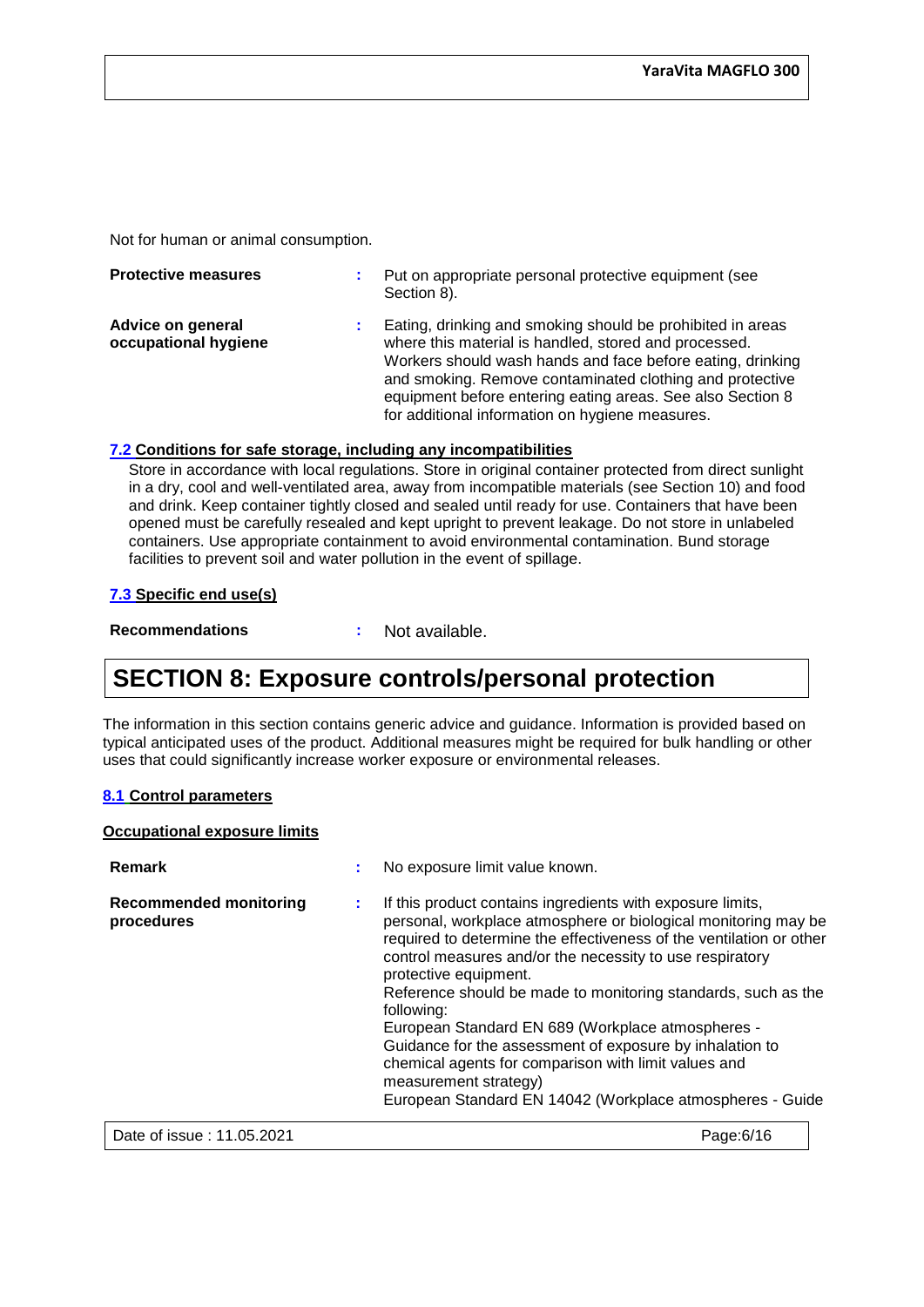|                                                                  |    | for the application and use of procedures for the assessment of<br>exposure to chemical and biological agents)<br>European Standard EN 482 (Workplace atmospheres - General<br>requirements for the performance of procedures for the<br>measurement of chemical agents)<br>Reference to national guidance documents for methods for the<br>determination of hazardous substances will also be required.                                                                                                                                                   |
|------------------------------------------------------------------|----|------------------------------------------------------------------------------------------------------------------------------------------------------------------------------------------------------------------------------------------------------------------------------------------------------------------------------------------------------------------------------------------------------------------------------------------------------------------------------------------------------------------------------------------------------------|
| <b>DNELs/DMELs</b>                                               |    |                                                                                                                                                                                                                                                                                                                                                                                                                                                                                                                                                            |
| No DNELs/DMELs available.                                        |    |                                                                                                                                                                                                                                                                                                                                                                                                                                                                                                                                                            |
| <b>PNECs</b>                                                     |    |                                                                                                                                                                                                                                                                                                                                                                                                                                                                                                                                                            |
| No PNECs available.                                              |    |                                                                                                                                                                                                                                                                                                                                                                                                                                                                                                                                                            |
| 8.2 Exposure controls                                            |    |                                                                                                                                                                                                                                                                                                                                                                                                                                                                                                                                                            |
| <b>Appropriate engineering</b><br>controls                       | t. | Good general ventilation should be sufficient to control worker<br>exposure to airborne contaminants.                                                                                                                                                                                                                                                                                                                                                                                                                                                      |
| <b>Individual protection measures</b><br><b>Hygiene measures</b> | ÷. | A washing facility or water for eye and skin cleaning<br>purposes should be present. Wash hands, forearms and<br>face thoroughly after handling chemical products, before<br>eating, smoking and using the lavatory and at the end of<br>the working period. Wash contaminated clothing before<br>reusing.                                                                                                                                                                                                                                                 |
| <b>Eye/face protection</b>                                       | ÷. | Safety eyewear complying with an approved standard<br>should be used when a risk assessment indicates this is<br>necessary to avoid exposure to liquid splashes, mists,<br>gases or dusts.                                                                                                                                                                                                                                                                                                                                                                 |
| <b>Skin protection</b><br><b>Hand protection</b>                 | ÷. | Chemical-resistant, impervious gloves complying with an<br>approved standard should be worn at all times when<br>handling chemical products if a risk assessment indicates<br>this is necessary. For general applications, we<br>recommend gloves with a thickness typically greater than<br>0.35 mm. It should be emphasized that glove thickness is<br>not necessarily a good predictor of glove resistance to a<br>specific chemical, as the permeation efficiency of the<br>glove will be dependent on the exact composition of the<br>glove material. |
| <b>Body protection</b>                                           |    | Personal protective equipment for the body should be<br>selected based on the task being performed and the risks<br>involved.                                                                                                                                                                                                                                                                                                                                                                                                                              |
| <b>Other skin protection</b>                                     |    | Appropriate footwear and any additional skin protection<br>measures should be selected based on the task being                                                                                                                                                                                                                                                                                                                                                                                                                                             |
| Date of issue: 11.05.2021                                        |    | Page: 7/16                                                                                                                                                                                                                                                                                                                                                                                                                                                                                                                                                 |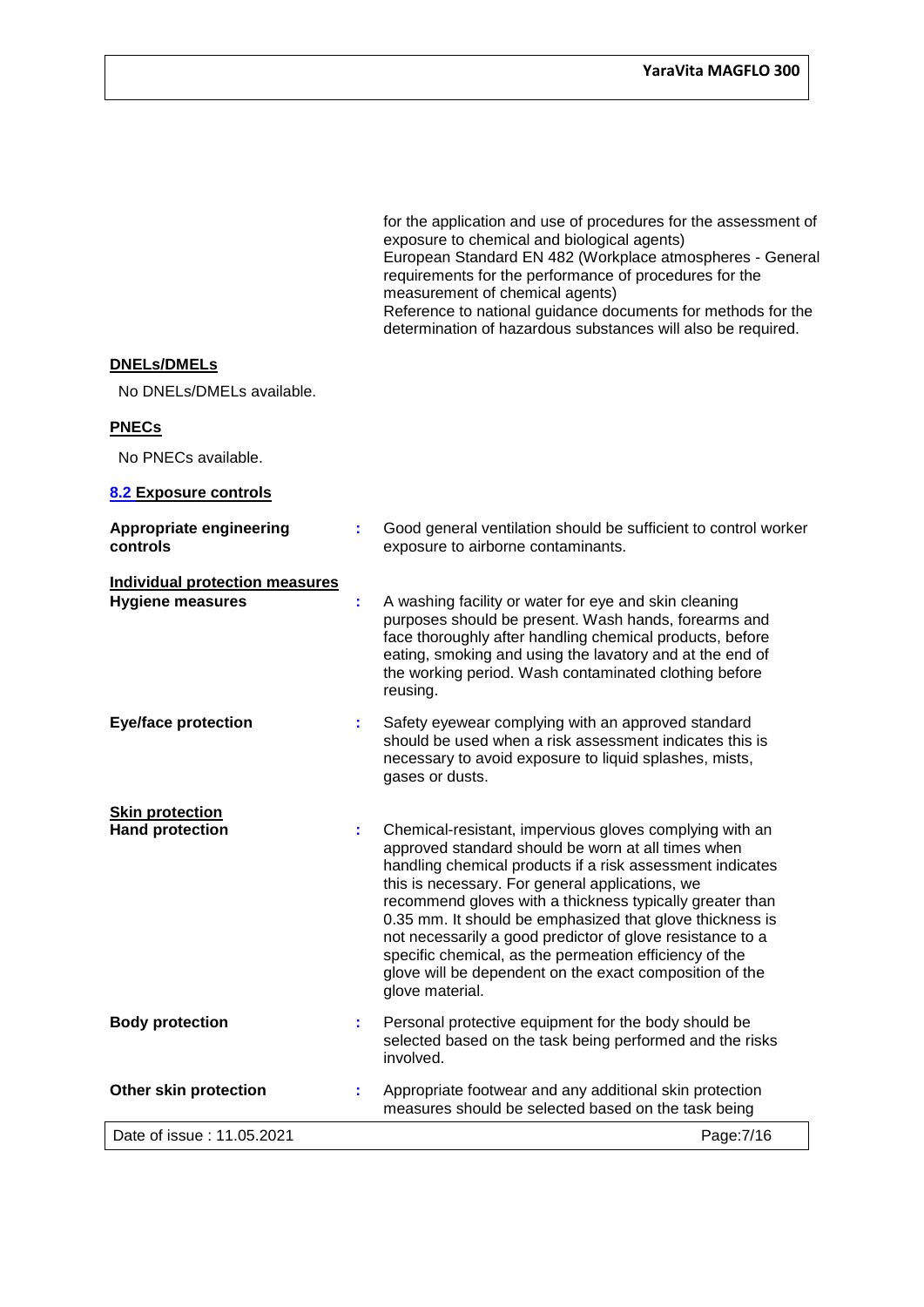|                                               |   | performed and the risks involved and should be approved<br>by a specialist before handling this product.                                                                                                                                                                                                                            |
|-----------------------------------------------|---|-------------------------------------------------------------------------------------------------------------------------------------------------------------------------------------------------------------------------------------------------------------------------------------------------------------------------------------|
| <b>Respiratory protection</b>                 | ÷ | In case of inadequate ventilation wear respiratory<br>protection.                                                                                                                                                                                                                                                                   |
| <b>Environmental exposure</b><br>controls     |   | Emissions from ventilation or work process equipment<br>should be checked to ensure they comply with the<br>requirements of environmental protection legislation.<br>In some cases, fume scrubbers, filters or engineering<br>modifications to the process equipment will be necessary<br>to reduce emissions to acceptable levels. |
| Personal protective equipment<br>(Pictograms) |   |                                                                                                                                                                                                                                                                                                                                     |

# **SECTION 9: Physical and chemical properties**

**LE** 

#### **9.1 Information on basic physical and chemical properties**

| <b>Appearance</b>                                      |    |                                                              |           |
|--------------------------------------------------------|----|--------------------------------------------------------------|-----------|
| <b>Physical state</b>                                  |    | Liquid (Suspension)                                          |           |
| Color                                                  |    | Light,                                                       |           |
| Odor                                                   |    | Odorless.                                                    |           |
| <b>Odor threshold</b>                                  |    | Not determined.                                              |           |
| pH                                                     |    | 11.4 [Conc.: 1,000 g/l]                                      |           |
| <b>Melting point/freezing point</b>                    |    | $-7^{\circ}$ C                                               |           |
| Initial boiling point and boiling<br>range             | ÷  | 100 °C                                                       |           |
| <b>Flash point</b>                                     |    | Not determined                                               |           |
| <b>Evaporation rate</b>                                |    | Not determined                                               |           |
| <b>Flammability (solid, gas)</b>                       |    | Non-flammable.                                               |           |
| <b>Upper/lower flammability or</b><br>explosive limits | ÷  | <b>Lower: Not determined</b><br><b>Upper:</b> Not determined |           |
| Vapor pressure                                         |    | Not determined                                               |           |
| Vapor density                                          |    | Not determined                                               |           |
| <b>Relative density</b>                                |    | Not applicable.                                              |           |
| <b>Bulk density</b>                                    | ÷  | Not applicable.                                              |           |
| <b>Density</b>                                         | ÷. | 1.498 g/cm3                                                  |           |
| Solubility(ies)                                        | ÷. | Not applicable.                                              |           |
| <b>Miscibility with water</b>                          |    | Miscible in water.                                           |           |
| Partition coefficient: n-                              |    | Not determined                                               |           |
| octanol/water                                          |    |                                                              |           |
| <b>Auto-ignition temperature</b>                       | ÷. | Not determined                                               |           |
| Date of issue: 11.05.2021                              |    |                                                              | Page:8/16 |
|                                                        |    |                                                              |           |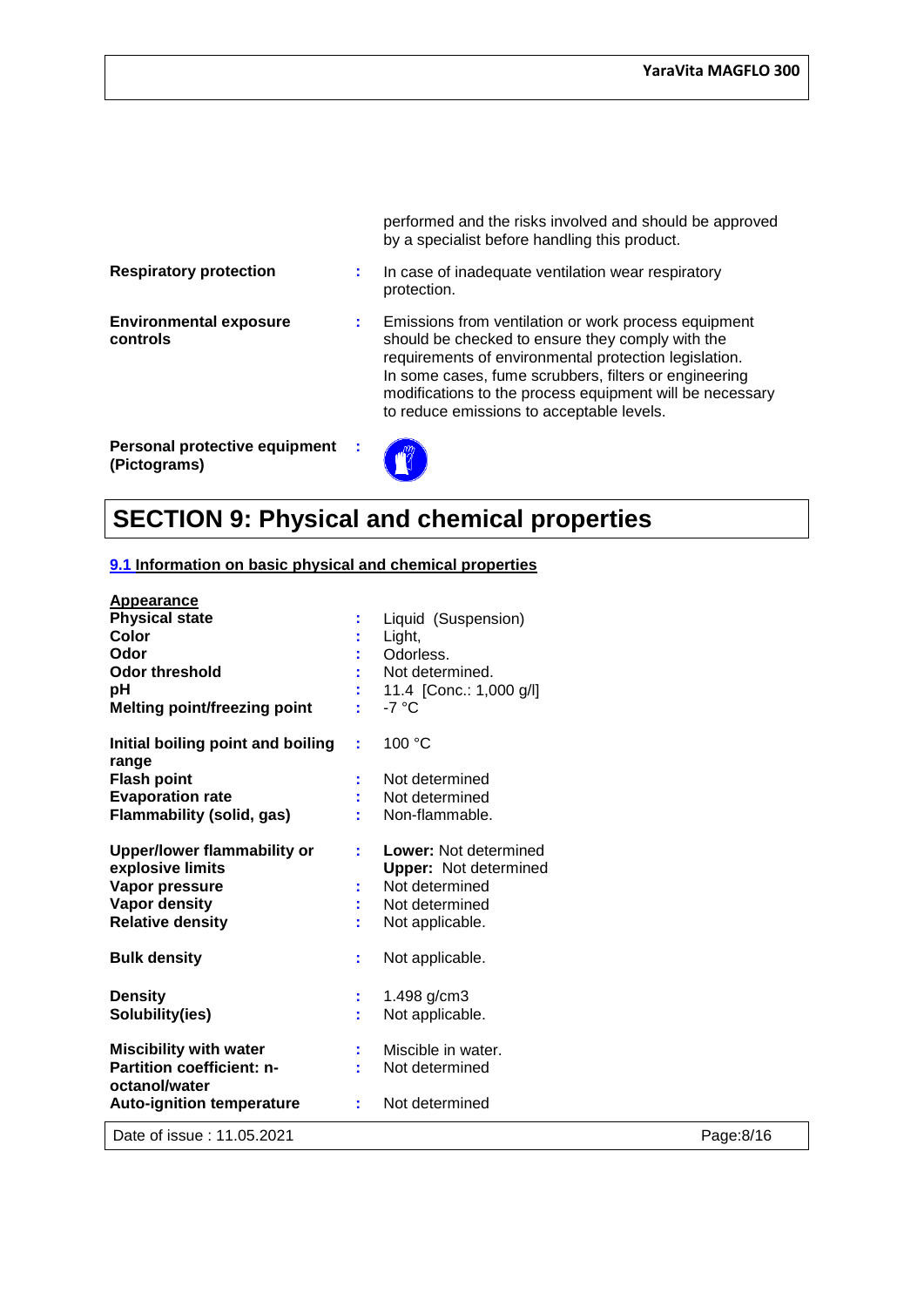| <b>Viscosity</b>                                           | ÷       | <b>Dynamic:</b> 1,500 - 2,500 mPa.s |
|------------------------------------------------------------|---------|-------------------------------------|
|                                                            |         | <b>Kinematic:</b> Not determined    |
| <b>Explosive properties</b><br><b>Oxidizing properties</b> | ÷.<br>÷ | Non-explosive.<br>None              |
| 9.2 Other information                                      |         |                                     |

No additional information.

### **SECTION 10: Stability and reactivity**

| <b>10.1 Reactivity</b>                            | t. | No specific test data related to reactivity available for this<br>product or its ingredients.               |
|---------------------------------------------------|----|-------------------------------------------------------------------------------------------------------------|
| <b>10.2 Chemical stability</b>                    | ÷. | The product is stable.                                                                                      |
| <b>10.3 Possibility of hazardous</b><br>reactions | ÷. | Under normal conditions of storage and use, hazardous<br>reactions will not occur.                          |
| <b>10.4 Conditions to avoid</b>                   | t. | Avoid contamination by any source including metals, dust<br>and organic materials.                          |
| 10.5 Incompatible materials                       | ÷. | Urea reacts with calcium hypochlorite or sodium<br>hypochlorite to form the explosive nitrogen trichloride. |
| <b>10.6 Hazardous</b><br>decomposition products   | ÷. | Under normal conditions of storage and use, hazardous<br>decomposition products should not be produced.     |

### **SECTION 11: Toxicological information**

#### **11.1 Information on toxicological effects**

| <b>Acute toxicity</b>                                                         |          |                                                                                                                                                             |            |
|-------------------------------------------------------------------------------|----------|-------------------------------------------------------------------------------------------------------------------------------------------------------------|------------|
| <b>Conclusion/Summary</b>                                                     | ÷.       | No known significant effects or critical hazards.                                                                                                           |            |
| <b>Acute toxicity estimates</b><br>N/A                                        |          |                                                                                                                                                             |            |
| <b>Irritation/Corrosion</b>                                                   |          |                                                                                                                                                             |            |
| <b>Conclusion/Summary</b><br><b>Skin</b><br><b>Eyes</b><br><b>Respiratory</b> | ÷.<br>×. | No known significant effects or critical hazards.<br>No known significant effects or critical hazards.<br>No known significant effects or critical hazards. |            |
| Date of issue: 11.05.2021                                                     |          |                                                                                                                                                             | Page: 9/16 |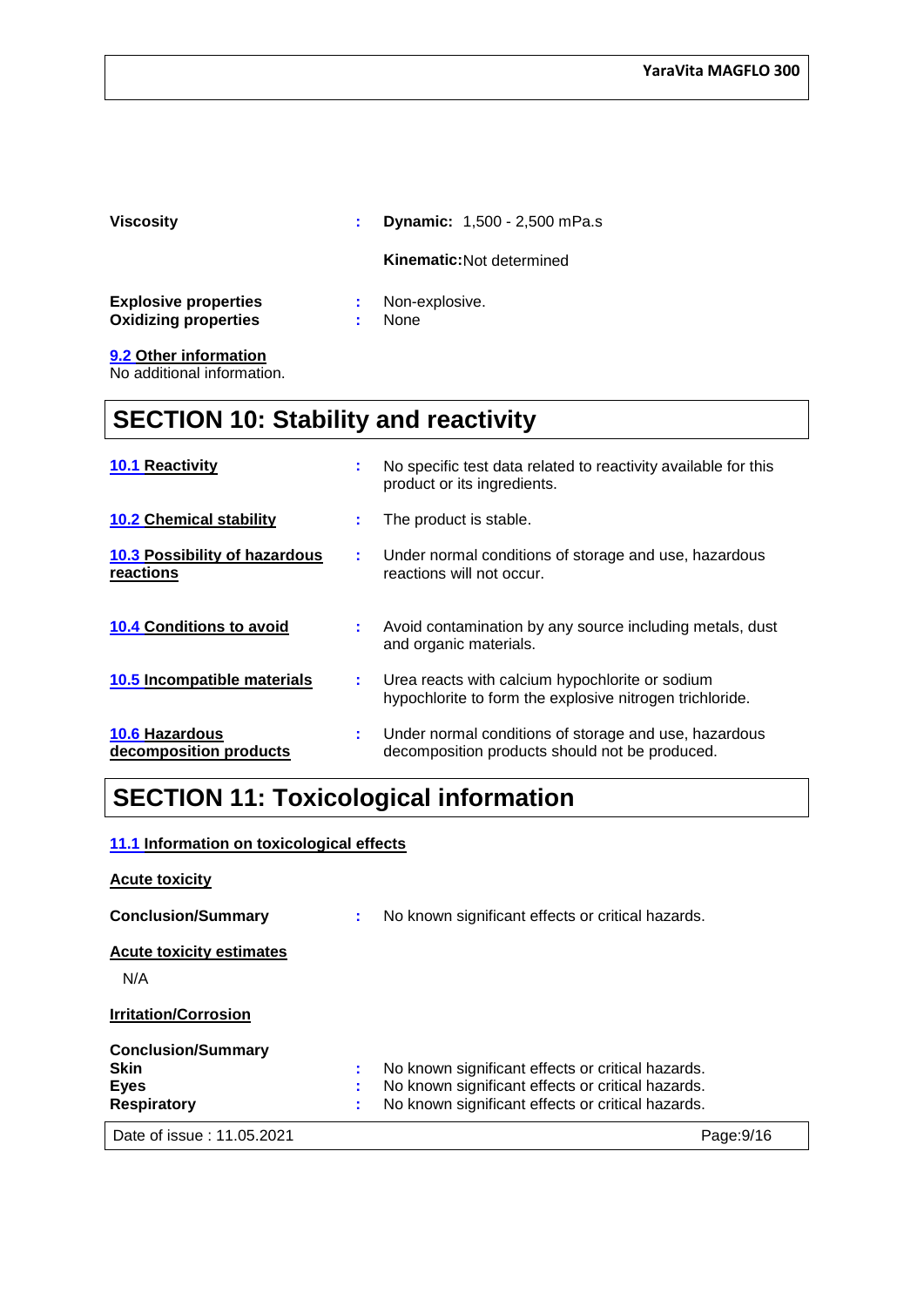#### **Sensitization**

| <b>Conclusion/Summary</b><br><b>Skin</b><br><b>Respiratory</b>       | ÷. | No known significant effects or critical hazards.<br>No known significant effects or critical hazards.                 |
|----------------------------------------------------------------------|----|------------------------------------------------------------------------------------------------------------------------|
| <b>Mutagenicity</b>                                                  |    |                                                                                                                        |
| <b>Conclusion/Summary</b>                                            | ÷. | No known significant effects or critical hazards.                                                                      |
| Carcinogenicity                                                      |    |                                                                                                                        |
| <b>Conclusion/Summary</b>                                            | ÷. | No known significant effects or critical hazards.                                                                      |
| <b>Reproductive toxicity</b>                                         |    |                                                                                                                        |
| <b>Conclusion/Summary</b>                                            | ÷. | No known significant effects or critical hazards.                                                                      |
| Information on the likely<br>routes of exposure:                     | ÷. | Not available.                                                                                                         |
| <b>Potential acute health effects</b>                                |    |                                                                                                                        |
| <b>Inhalation</b>                                                    |    | Exposure to decomposition products may cause a health<br>hazard. Serious effects may be delayed following<br>exposure. |
| Ingestion                                                            | ÷. | No known significant effects or critical hazards.                                                                      |
| <b>Skin contact</b>                                                  | ř. | No known significant effects or critical hazards.                                                                      |
| Eye contact                                                          | ÷. | No known significant effects or critical hazards.                                                                      |
|                                                                      |    | Symptoms related to the physical, chemical and toxicological characteristics                                           |
| <b>Inhalation</b><br>Ingestion<br><b>Skin contact</b><br>Eye contact |    | No specific data.<br>No specific data.<br>No specific data.<br>No specific data.                                       |
|                                                                      |    | Delayed and immediate effects and also chronic effects from short and long term exposure                               |
| <b>Short term exposure</b><br><b>Potential immediate effects</b>     | ÷  | No known significant effects or critical hazards.                                                                      |
| <b>Potential delayed effects</b>                                     | ÷. | No known significant effects or critical hazards.                                                                      |
| Long term exposure<br><b>Potential immediate effects</b>             |    | No known significant effects or critical hazards.                                                                      |
| Date of issue: 11.05.2021                                            |    | Page: 10/16                                                                                                            |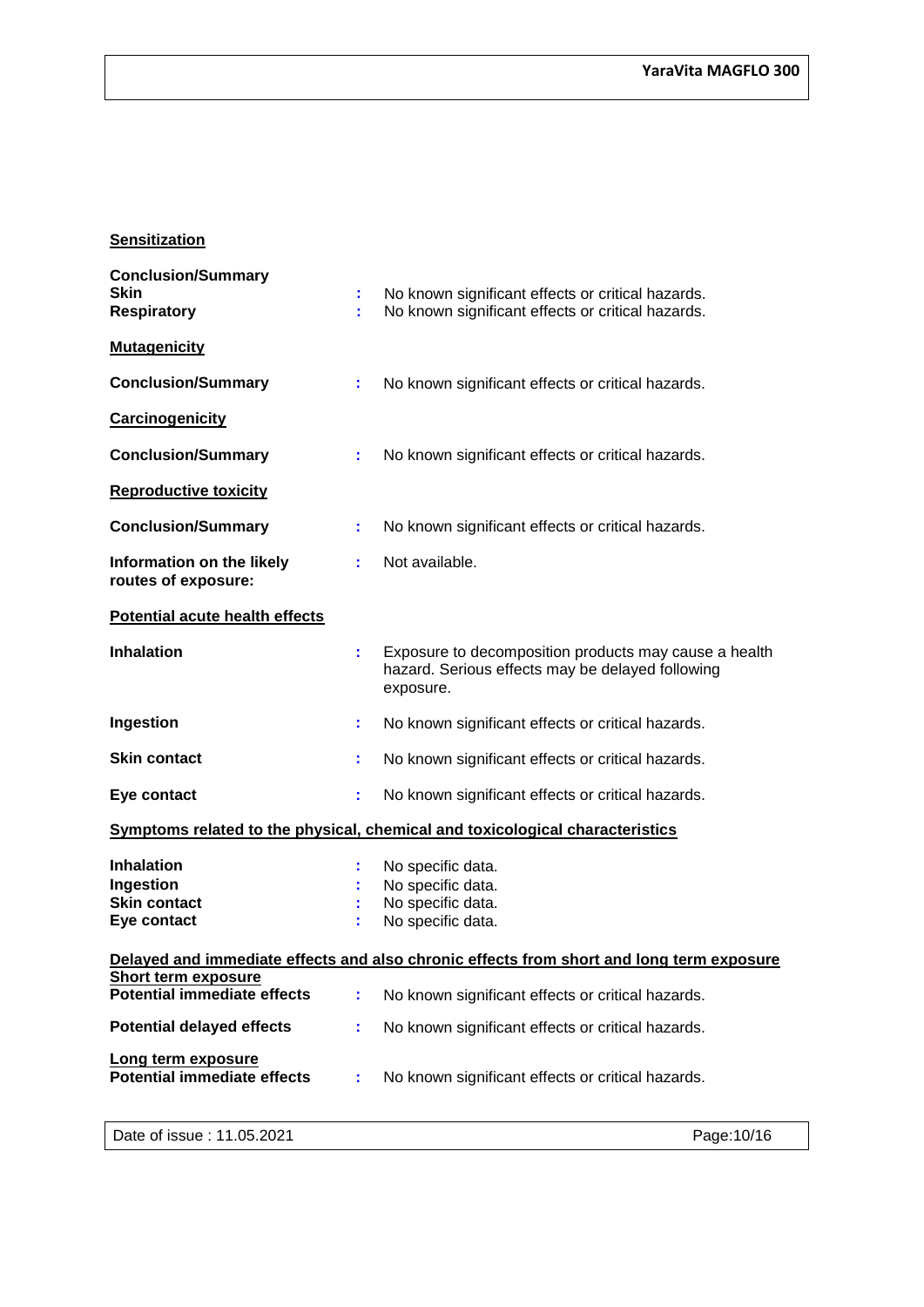| <b>Potential delayed effects</b>        |    | No known significant effects or critical hazards. |
|-----------------------------------------|----|---------------------------------------------------|
| <b>Potential chronic health effects</b> |    |                                                   |
| Carcinogenicity                         | ÷. | No known significant effects or critical hazards. |
| <b>Mutagenicity</b>                     | t. | No known significant effects or critical hazards. |
| <b>Fertility effects</b>                | ÷. | No known significant effects or critical hazards. |
| <b>Developmental effects</b>            | ÷. | No known significant effects or critical hazards. |
| <b>Effects on or via lactation</b>      | t. | No known significant effects or critical hazards. |
| Other effects                           | ÷. | No known significant effects or critical hazards. |
| <b>Other information</b>                | ÷  | Not available.                                    |

## **SECTION 12: Ecological information**

#### **12.1 Toxicity**

| <b>Conclusion/Summary</b>             |    | No known significant effects or critical hazards. |
|---------------------------------------|----|---------------------------------------------------|
| 12.2 Persistence and degradability    |    |                                                   |
| <b>Conclusion/Summary</b>             | t. | No known significant effects or critical hazards. |
| <b>12.3 Bioaccumulative potential</b> |    |                                                   |
| <b>Conclusion/Summary</b>             | ÷. | No known significant effects or critical hazards. |
| 12.4 Mobility in soil                 |    |                                                   |
| Soil/water partition coefficient :    |    | Not available.                                    |
| (KOC)<br><b>Mobility</b>              | ÷  | Not available.                                    |

#### **12.5 Results of PBT and vPvB assessment**

This mixture does not contain any substances that are assessed to be a PBT or a vPvB.

**12.6 Other adverse effects :** No known significant effects or critical hazards.

### **SECTION 13: Disposal considerations**

The information in this section contains generic advice and guidance. The list of Identified Uses in Section 1 should be consulted for any available use-specific information provided in the Exposure Scenario(s).

Date of issue : 11.05.2021 Page: 11/16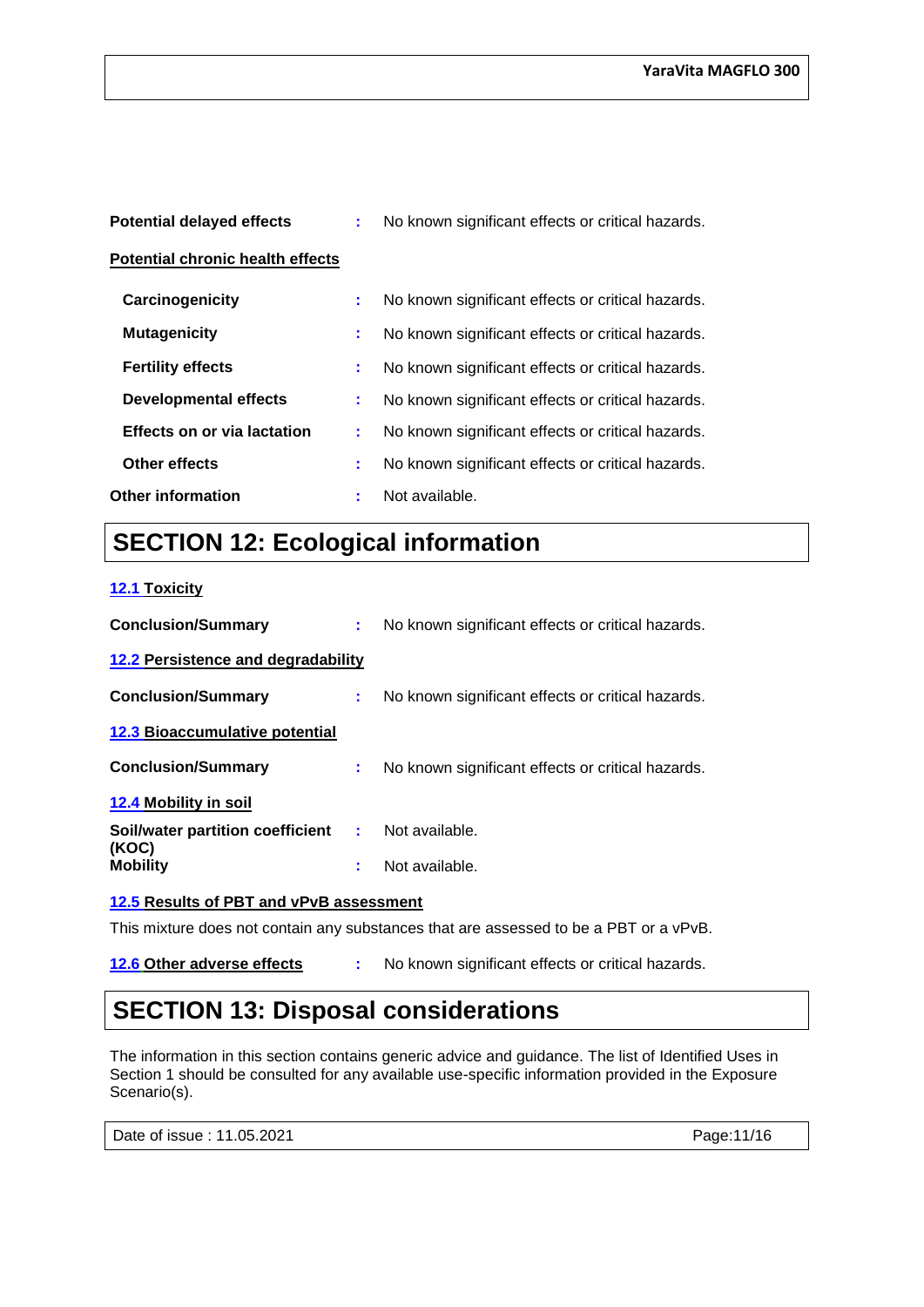#### **13.1 Waste treatment methods Product**

| <b>Methods of disposal</b> | The generation of waste should be avoided or minimized<br>wherever possible. Disposal of this product, solutions and<br>any by-products should at all times comply with the<br>requirements of environmental protection and waste<br>disposal legislation and any regional local authority<br>requirements. Dispose of surplus and non-recyclable<br>products via a licensed waste disposal contractor. Waste<br>should not be disposed of untreated to the sewer unless<br>fully compliant with the requirements of all authorities with<br>jurisdiction. |
|----------------------------|------------------------------------------------------------------------------------------------------------------------------------------------------------------------------------------------------------------------------------------------------------------------------------------------------------------------------------------------------------------------------------------------------------------------------------------------------------------------------------------------------------------------------------------------------------|
| <b>Hazardous waste</b>     | Within the present knowledge of the supplier, this product<br>÷.<br>is not regarded as hazardous waste, as defined by EU<br>Directive 2008/98/EC.                                                                                                                                                                                                                                                                                                                                                                                                          |

#### **European waste catalogue (EWC)**

| Waste code                 |                              | <b>Waste designation</b>                                                                                                                                                                                                 |
|----------------------------|------------------------------|--------------------------------------------------------------------------------------------------------------------------------------------------------------------------------------------------------------------------|
| 06 10 99                   |                              | wastes not otherwise specified                                                                                                                                                                                           |
|                            |                              |                                                                                                                                                                                                                          |
| Packaging                  |                              |                                                                                                                                                                                                                          |
| <b>Methods of disposal</b> | ÷.                           | The generation of waste should be avoided or minimized<br>wherever possible. Waste packaging should be recycled.<br>Incineration or landfill should only be considered when<br>recycling is not feasible.                |
| <b>Special precautions</b> | ÷.<br>safe way.<br>residues. | This material and its container must be disposed of in a<br>Empty containers or liners may retain some product<br>Avoid dispersal of spilled material and runoff and contact<br>with soil, waterways, drains and sewers. |

# **SECTION 14: Transport information**

### **Regulation: ADR/RID**

| 14.1 UN number                    | Not regulated.  |
|-----------------------------------|-----------------|
| 14.2 UN proper shipping name      | Not applicable. |
| 14.3 Transport hazard class(es)   | Not applicable. |
|                                   |                 |
| 14.4 Packing group                | Not applicable. |
| <b>14.5 Environmental hazards</b> | No.             |
| <b>Additional information</b>     |                 |
|                                   |                 |

#### **Regulation: ADN**

Date of issue : 11.05.2021 **Page:12/16**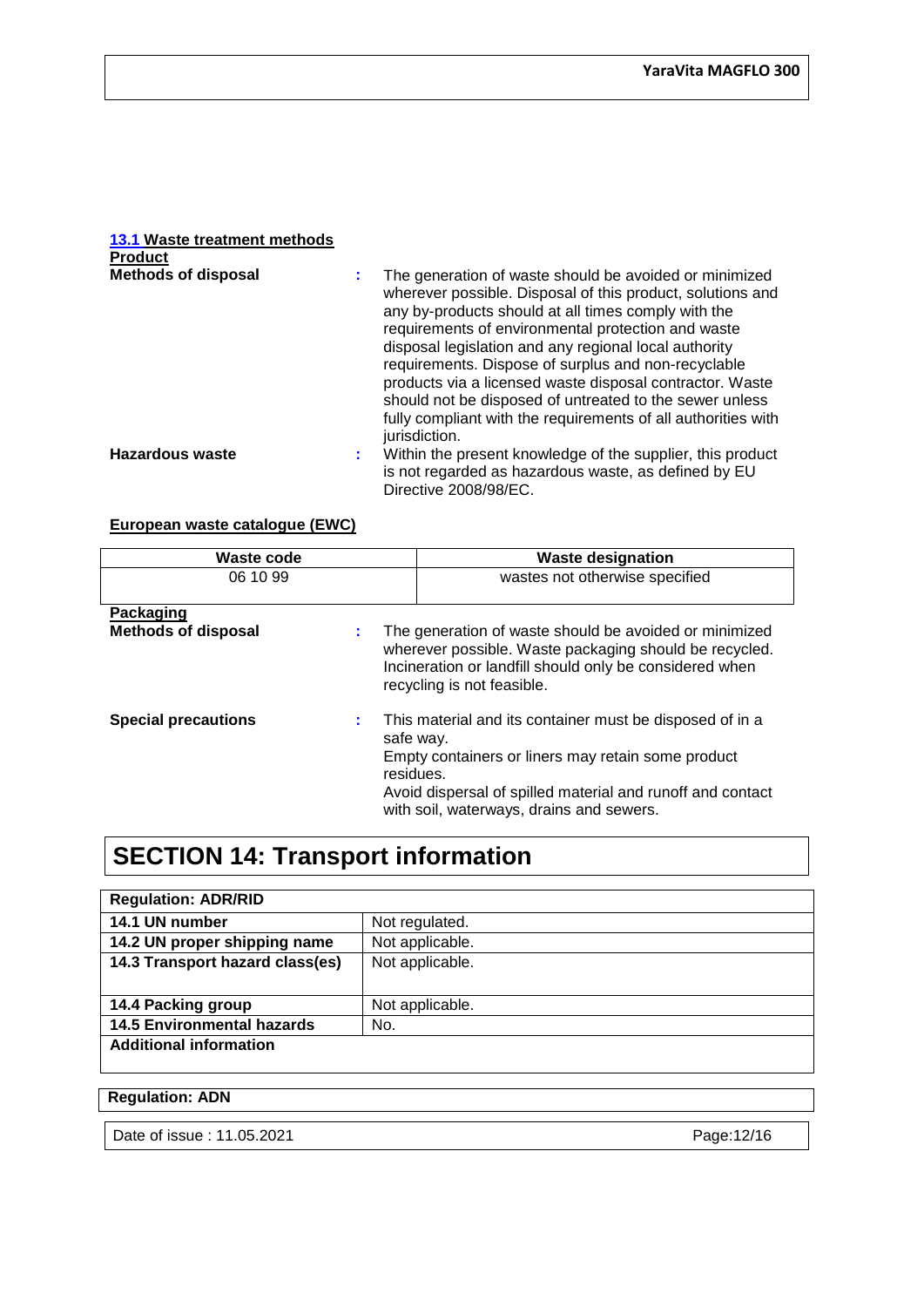| 14.1 UN number                    | Not regulated.    |
|-----------------------------------|-------------------|
| 14.2 UN proper shipping name      | Not applicable.   |
| 14.3 Transport hazard class(es)   | Not applicable.   |
|                                   |                   |
| 14.4 Packing group                | Not applicable.   |
| <b>14.5 Environmental hazards</b> | No.               |
| <b>Additional information</b>     |                   |
| Danger code                       | : Not applicable. |

| <b>Regulation: IMDG</b>           |                 |
|-----------------------------------|-----------------|
| 14.1 UN number                    | Not regulated.  |
| 14.2 UN proper shipping name      | Not applicable. |
| 14.3 Transport hazard class(es)   | Not applicable. |
|                                   |                 |
| 14.4 Packing group                | Not applicable. |
| <b>14.5 Environmental hazards</b> | No.             |
| <b>Additional information</b>     |                 |

| <b>Regulation: IATA</b>                                  |                 |
|----------------------------------------------------------|-----------------|
| 14.1 UN number                                           | Not regulated.  |
| 14.2 UN proper shipping name                             | Not applicable. |
| 14.3 Transport hazard class(es)                          | Not applicable. |
|                                                          |                 |
| 14.4 Packing group                                       | Not applicable. |
| <b>14.5 Environmental hazards</b>                        | No.             |
| <b>Additional information</b><br><b>Marine pollutant</b> | No.             |
|                                                          |                 |

| <b>14.6 Special precautions for</b><br>user            | t. | Transport within user's premises: Ensure that persons<br>transporting the product know what to do in the event of<br>an accident or spillage. |
|--------------------------------------------------------|----|-----------------------------------------------------------------------------------------------------------------------------------------------|
| 14.7 Transport in bulk<br>according to IMO instruments |    | Not available.                                                                                                                                |
| <b>14.8 IMSBC</b>                                      | ٠  | Not applicable.                                                                                                                               |

### **SECTION 15: Regulatory information**

#### **15.1 Safety, health and environmental regulations/legislation specific for the substance or mixture**

**EU Regulation (EC) No. 1907/2006 (REACH) Annex XIV - List of substances subject to authorization**

Date of issue : 11.05.2021 Page: 13/16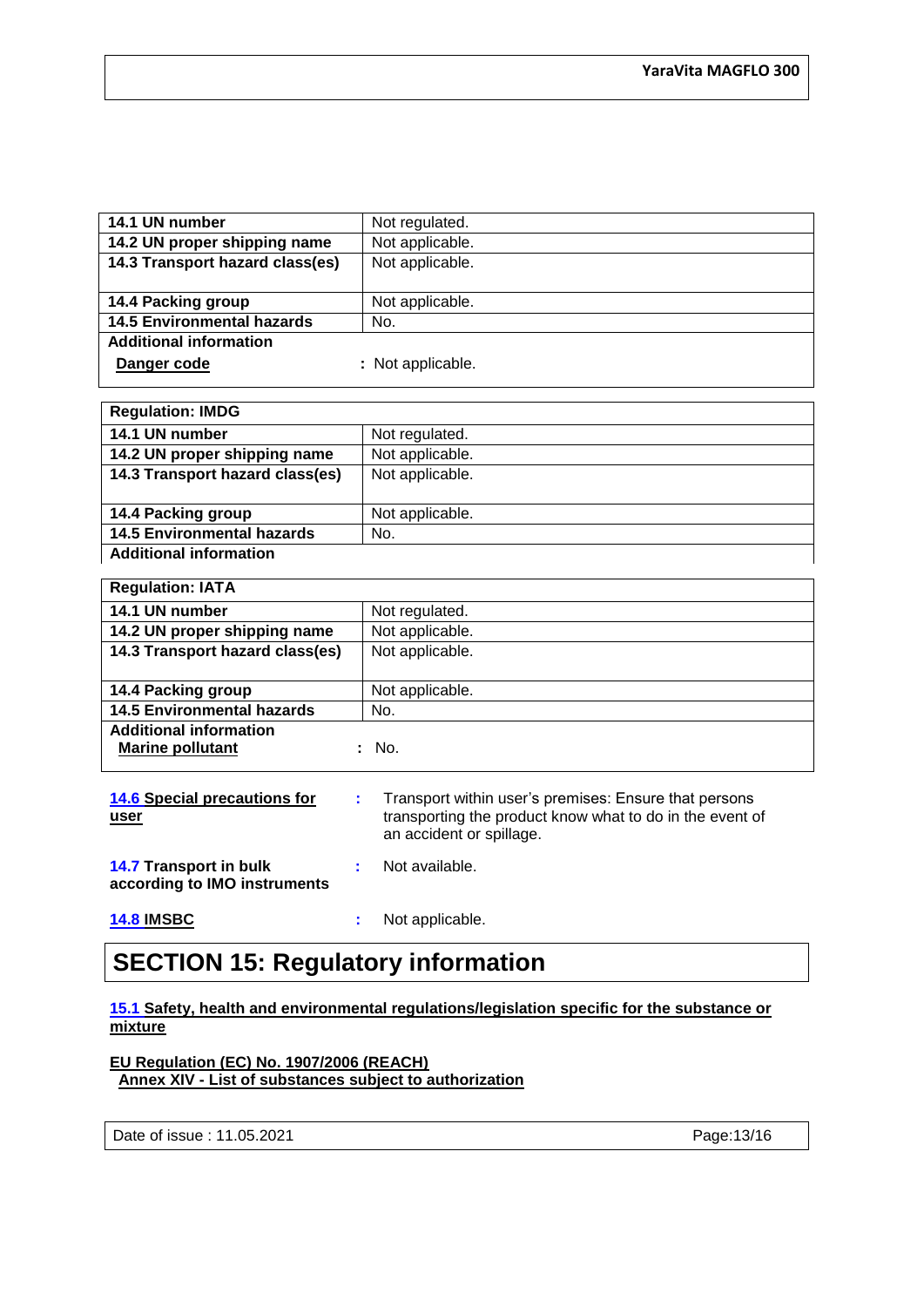| <b>Annex XIV</b><br>None of the components are listed.<br><b>Substances of very high concern</b><br>None of the components are listed.<br>EU Regulation (EC) No.<br>1907/2006 (REACH) Annex XVII<br>- Restrictions on the<br>manufacture, placing on the<br>market and use of certain<br>dangerous substances,<br>mixtures and articles | Not applicable.                                                                                                                                                                                                                                                                                                                                                                                                                                   |
|-----------------------------------------------------------------------------------------------------------------------------------------------------------------------------------------------------------------------------------------------------------------------------------------------------------------------------------------|---------------------------------------------------------------------------------------------------------------------------------------------------------------------------------------------------------------------------------------------------------------------------------------------------------------------------------------------------------------------------------------------------------------------------------------------------|
| <b>Other EU regulations</b><br><b>Europe inventory</b>                                                                                                                                                                                                                                                                                  | Not determined.                                                                                                                                                                                                                                                                                                                                                                                                                                   |
| Ozone depleting substances (1005/2009/EU)<br>None of the components are listed.                                                                                                                                                                                                                                                         |                                                                                                                                                                                                                                                                                                                                                                                                                                                   |
| Prior Informed Consent (PIC) (649/2012/EU)<br>None of the components are listed.                                                                                                                                                                                                                                                        |                                                                                                                                                                                                                                                                                                                                                                                                                                                   |
| <b>Seveso Directive</b><br>This product is not controlled under the Seveso Directive.                                                                                                                                                                                                                                                   |                                                                                                                                                                                                                                                                                                                                                                                                                                                   |
| <b>Other regulations</b>                                                                                                                                                                                                                                                                                                                | This product is not subject to Regulation (EU) 2019/1148,<br>but all suspicious transactions, and significant<br>disappearances and thefts should be reported to the<br>relevant national contact point. Please see<br>https://ec.europa.eu/home-<br>affairs/sites/homeaffairs/files/what-we-do/policies/crisis-<br>and-terrorism/explosives/explosives-<br>precursors/docs/list_of_competent_authorities_and_nation<br>al_contact_points_en.pdf. |
| <b>National regulations</b>                                                                                                                                                                                                                                                                                                             |                                                                                                                                                                                                                                                                                                                                                                                                                                                   |
| <b>Biocidal products regulation</b>                                                                                                                                                                                                                                                                                                     | Not applicable.                                                                                                                                                                                                                                                                                                                                                                                                                                   |
| <b>Notes</b>                                                                                                                                                                                                                                                                                                                            | To our knowledge no other country or state specific<br>regulations are applicable.                                                                                                                                                                                                                                                                                                                                                                |
| <b>15.2 Chemical Safety</b><br>÷<br><b>Assessment</b>                                                                                                                                                                                                                                                                                   | Complete.                                                                                                                                                                                                                                                                                                                                                                                                                                         |

### **SECTION 16: Other information**

Date of issue : 11.05.2021 Page: 14/16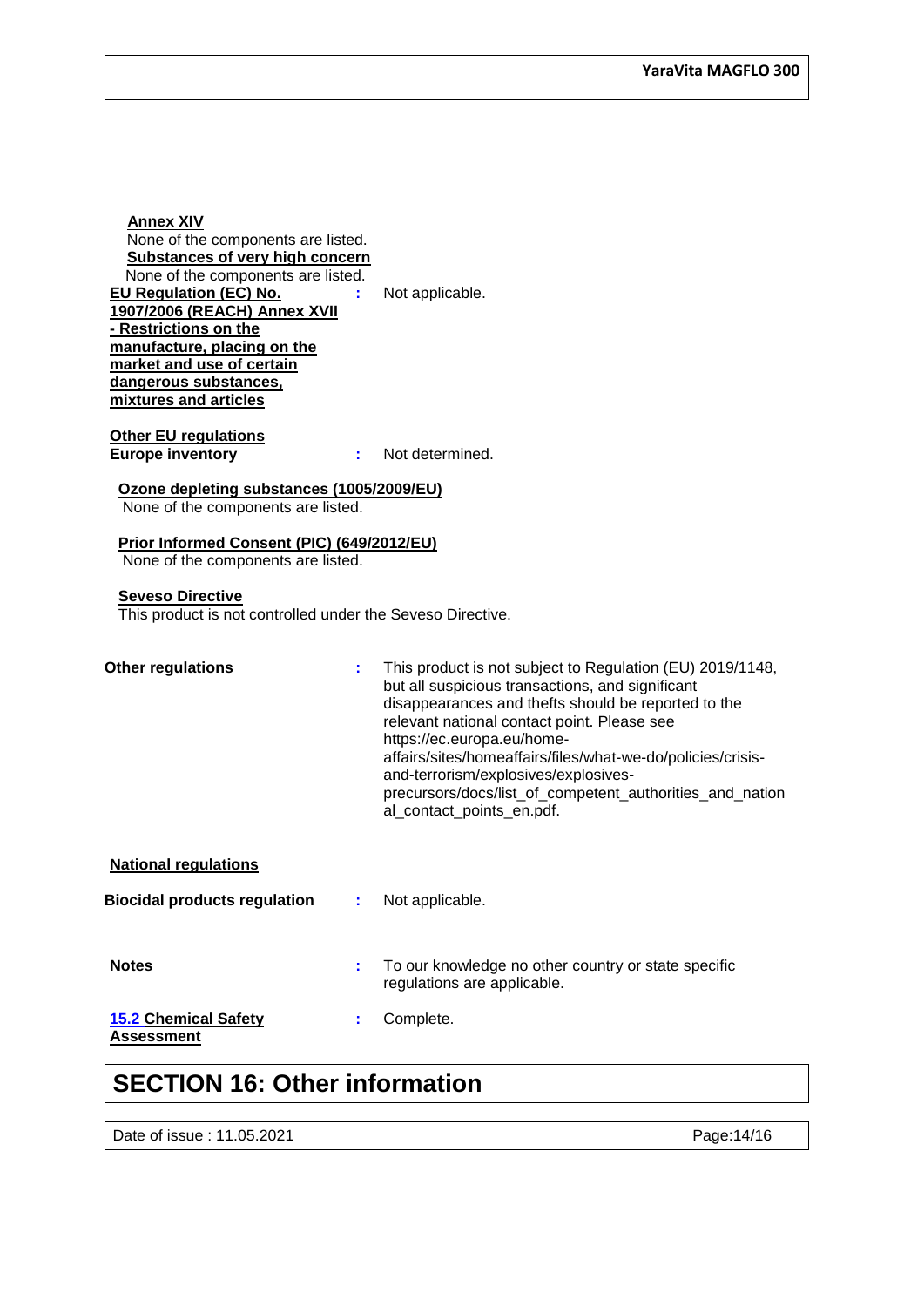| <b>Abbreviations and acronyms</b> |    | $\therefore$ ATE = Acute Toxicity Estimate<br>CLP = Classification, Labelling and Packaging Regulation<br>[Regulation (EC) No. 1272/2008]<br>DNEL = Derived No Effect Level<br>DMEL = Derived Minimal Effect Level<br>EUH statement = CLP-specific Hazard statement<br>$N/A = Not available$<br>PNEC = Predicted No Effect Concentration<br><b>RRN</b> = REACH Registration Number<br>SGG = Segregation Group<br>PBT = Persistent, Bioaccumulative and Toxic<br>vPvB = Very Persistent and Very Bioaccumulative<br>$bw = Body weight$ |
|-----------------------------------|----|---------------------------------------------------------------------------------------------------------------------------------------------------------------------------------------------------------------------------------------------------------------------------------------------------------------------------------------------------------------------------------------------------------------------------------------------------------------------------------------------------------------------------------------|
| Key data sources                  | ÷. | EU REACH ECHA/IUCLID5 CSR.<br>National Institute for Occupational Safety and Health, U.S.<br>Dept. of Health, Education, and Welfare, Reports and<br>Memoranda Registry of Toxic Effects of Chemical<br>Substances.<br>Sphera Solutions Inc., 4777 Levy Street, St Laurent,<br>Quebec HAR 2P9, Canada.<br>Regulation (EC) No 1272/2008 Annex VI.                                                                                                                                                                                      |

#### **Procedure used to derive the classification according to Regulation (EC) No. 1272/2008 [CLP/GHS]**

| <b>Classification</b> | <b>Justification</b> |
|-----------------------|----------------------|
| Not classified.       | Calculation method   |

#### **Full text of abbreviated H statements**

Not applicable.

#### **Full text of classifications [CLP/GHS]**

Not applicable.

| <b>Revision comments</b>                                               |    | The following sections contain new and updated<br>information: 15. |
|------------------------------------------------------------------------|----|--------------------------------------------------------------------|
| Date of printing                                                       |    | 21.12.2021                                                         |
| Date of issue/ Date of revision                                        |    | 11.05.2021                                                         |
| Date of previous issue                                                 |    | 20.11.2020                                                         |
| <b>Version</b>                                                         |    | 5.0                                                                |
| Prepared by                                                            | ÷. | Yara Chemical Compliance (YCC).                                    |
| Indicates information that has changed from previously issued version. |    |                                                                    |

#### **Notice to reader**

**To the best of our knowledge, the information provided in this Safety Data Sheet is accurate as at the date of its issue. The information it contains is being given for safety guidance purposes and relates only to the specific material and uses described in it. This information does not necessarily apply to that material when combined with other** 

| Date of issue: 11.05.2021 |  |
|---------------------------|--|
|---------------------------|--|

Page:15/16